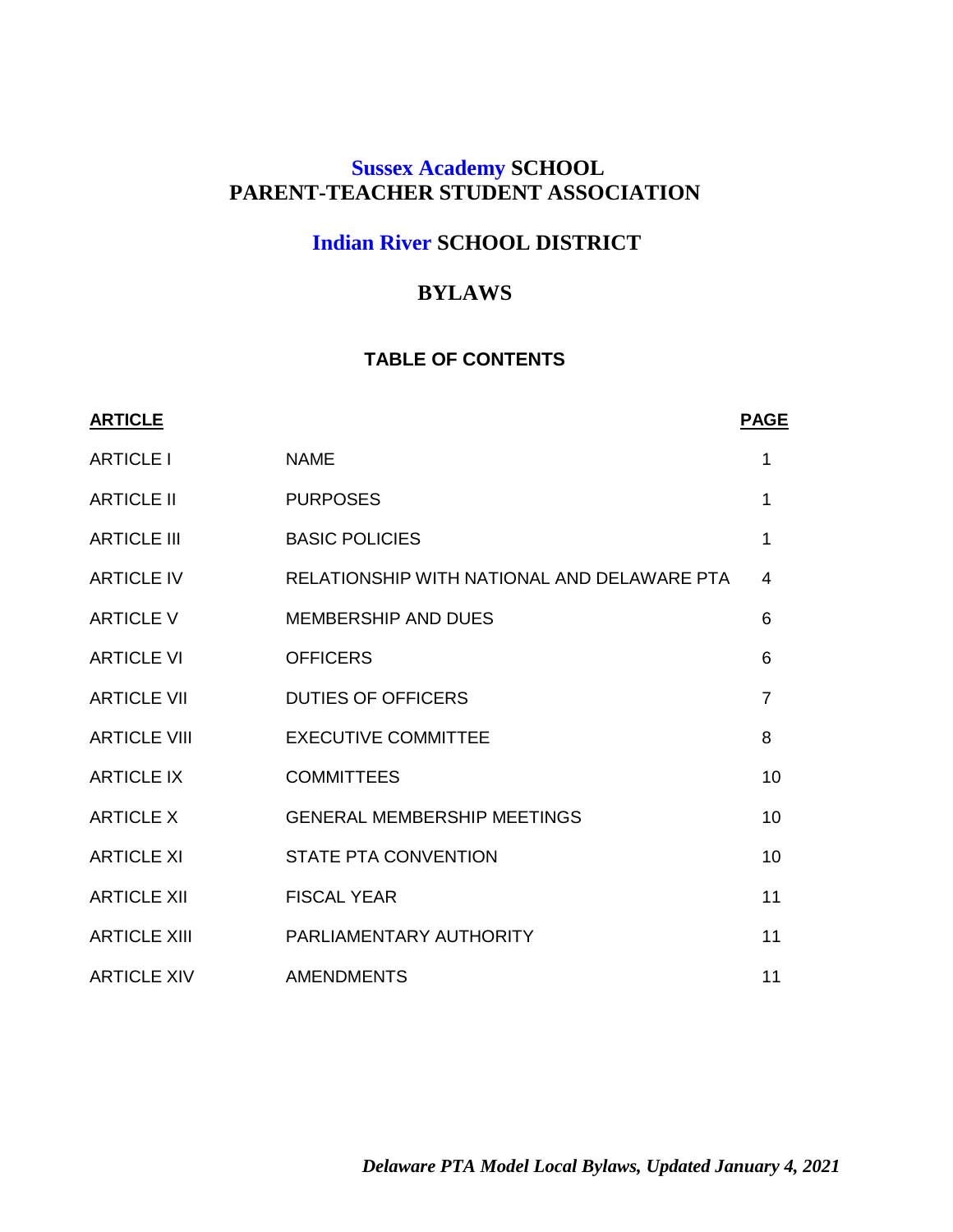### **Article I—Name**

The name of this association is the Sussex Academy Parent-Teacher, Student Association ( PTSA), Georgetown, Delaware. It is a local PTA/PTSA organized under the authority of Delaware Congress of Parents and Teachers, Inc. (Delaware PTA), a branch of National Congress of Parents and Teachers (National PTA).

#### **Article II—Purposes**

**Section 1.** The purposes of the Sussex Academy PTSA are

a. To promote the welfare of children and youth in home, school, places of worship, and throughout the community;

b. To raise the standards of home life;

c. To advocate for laws that further the education, physical and mental health, welfare, and safety of children and youth;

d. To promote the collaboration and engagement of families and educators in the education of children and youth;

e. To engage the public in united efforts to secure the physical, mental, emotional, spiritual, and

social well-being of all children and youth; and

f. To advocate for fiscal responsibility regarding public tax dollars in public education funding.

**Section 2**. The purposes of the PTSA are promoted through advocacy and educational programs directed toward parents, teachers, and the general public; developed through conferences, committees, projects, and programs; and governed and qualified by the basic policies set forth in Article III.

**Section 3**. The association is organized exclusively for the charitable, scientific, literary, or educational purposes within the meaning of Section 501(c) (3) of the Internal Revenue Code or corresponding section of any future federal tax code (hereinafter referred to as "Internal Revenue Code").

**Section 4.** The association shall be noncommercial, nonsectarian, and nonpartisan.

#### **Article III—Basic Policies**

The following are basic policies of the Sussex Academy PTSA:

a. The association shall work with the schools and community to provide quality education for all children and youth, and shall seek to participate in the decision-making process.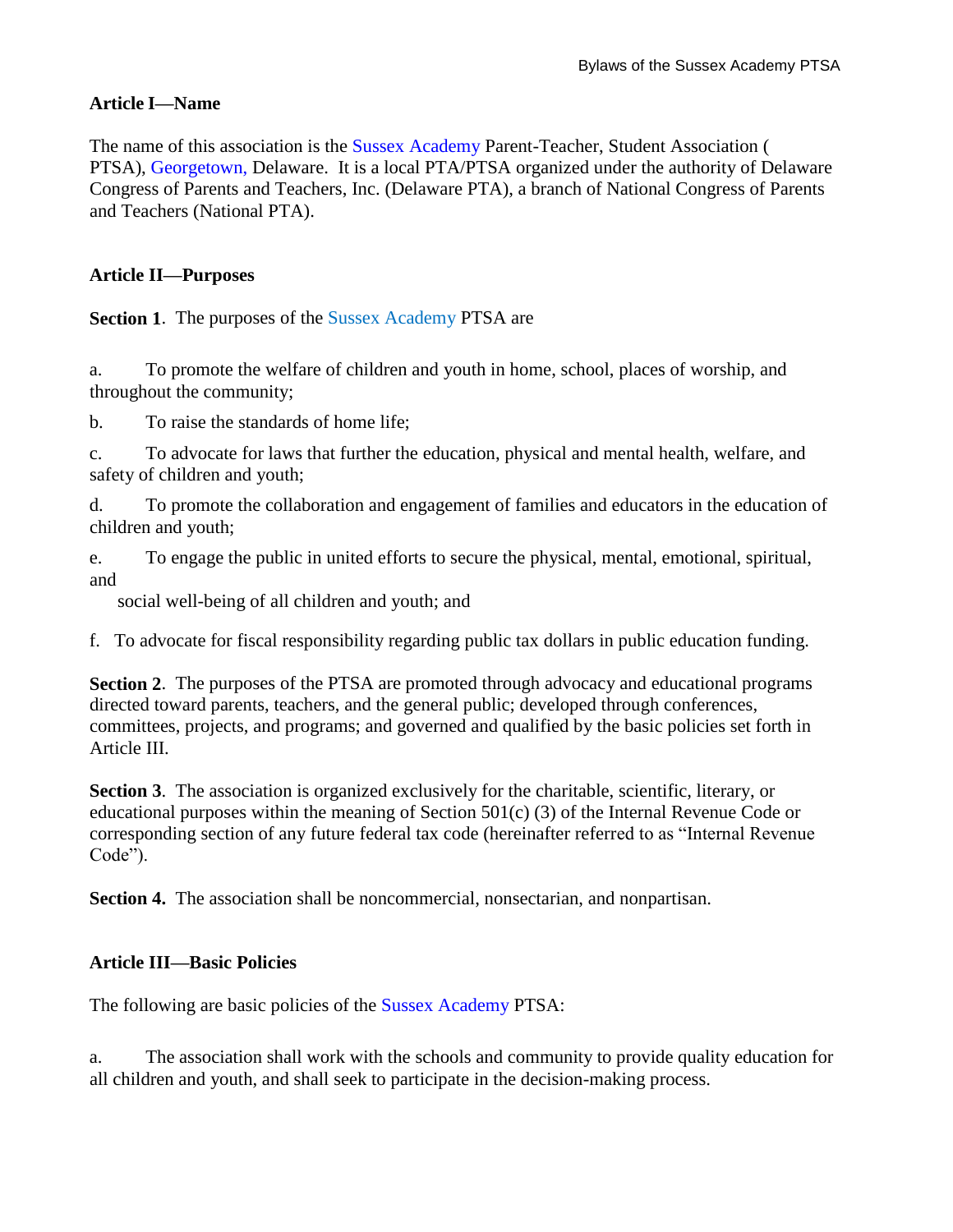b. The association or members or members in their official capacities shall not, directly or indirectly, participate or intervene (in any way, including the publishing or distributing of statements) in any political campaign on behalf of, or in opposition to, any candidate for public office; or devote more than an insubstantial part of its activities to attempting to influence legislation by propaganda or otherwise.

c. The association shall work with the districts and school to provide quality education for all children and youth and shall be informed and participate in the decision making process establishing education policy, recognizing the legal responsibility to make decisions has been delegated by the people to all educational and legislative authorities.

d. No part of the net earnings of the association shall inure to the benefit of, or be distributable to, its members, directors, trustees, officers, or other private individuals except that the association shall be authorized and empowered to pay reasonable compensation for services rendered and to make payments and distributions in furtherance of the purposes set forth in Article II hereof.

e. Notwithstanding any other provision of these articles, the association shall not carry on any other activities not permitted to be carried on (i) by an association exempt from federal income tax under Section 501(c) (3) of the Internal Revenue Code or (ii) by an association, contributions to which are deductible under Section 170(c) (2) of the Internal Revenue Code.

f. Upon the dissolution of a local unit PTA unit in Delaware, after paying or adequately providing for the debts and obligations of the unit, the remaining financial assets will be turned over to the Delaware PTA. The Delaware PTA Executive Committee will set aside the funds for possible reinstatement of the dissolving unit. If said unit is not reinstated as a PTA unit within 18 months of the date of dissolution, the Delaware PTA executive Committee may use the funds for the benefit of new PTA units. The dissolving PTA unit will also file a final 990 with the IRS, marked as final, and provide the state association with proof of filing. All additional assets and materials shall be turned over to the state association. A dissolving PTA unit may not use existing financial resources to start a new parent group or transfer to any other entity. The dissolving unit may not spend down the account unless the proposed expenditures were approved by the voting membership in the budget and is captured in the meeting minutes. In compliance with the State of Delaware Non- Profit laws, dissolving local units are required to:

• Contact current accounts associated with their EIN and close them immediately. This includes accounts with other associations such as Box Tops, General Mills, Target, Kohl's, Amazon, etc. that make use of the PTA name or EIN number.

Per IRS requirements, file a final 990-N form. Per IRS instructions, be sure to answer "YES" to the question "Has your association terminated or gone out of business?" You must include a completed Schedule N (*Liquidation, Termination, Dissolution, or Significant Disposition of Assets*), as well as copies of your certificate of dissolution.

• The directors must file a certificate of dissolution with Delaware's Secretary of State in accordance with Section 275 of the DGCL. The certificate must state the name of the corporation, the date the dissolution was authorized, and the names and addresses of all directors. The certificate should also confirm that all members, if applicable, have agreed to the dissolution.

The new parent group may be subject to taxation on all revenue/income unless and until they apply for their own EIN with the IRS. Note: No PTA funds may be used in the application for a new EIN or setup of a new organization.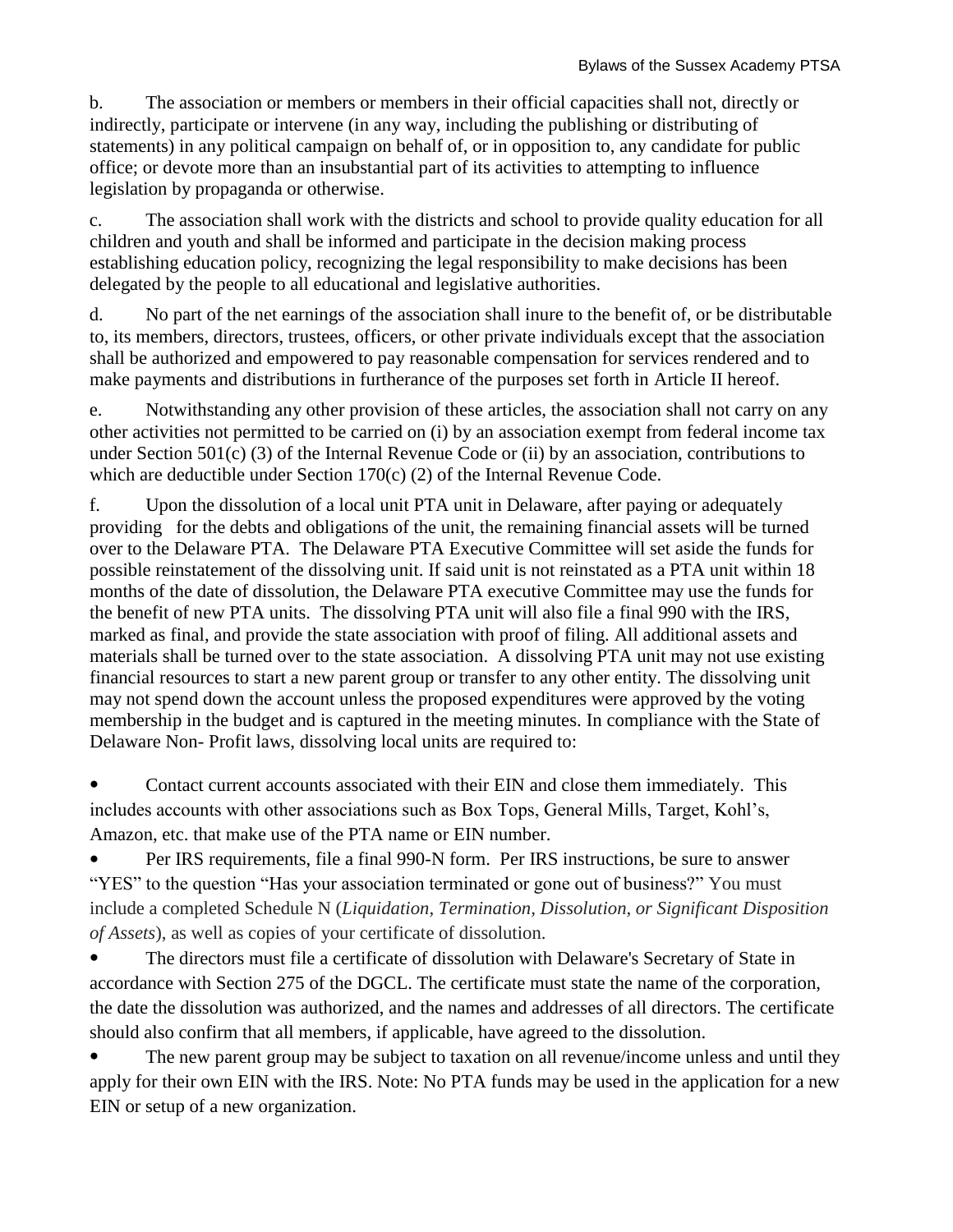All remaining physical assets, such as equipment or supplies, will need to be turned over to the Delaware PTA, as is required by state law as directed by the Delaware PTA Uniform Bylaws for Local Units which contain specific instructions on the disbursement of any assets of a local PTA at the time it is dissolved.

PTA® is a registered service mark of the National PTA, registration number 808987, issued May 24, 1966. This registration issued by the federal government may not be used by associations that are not affiliated with the National Congress of Parents and Teachers or the Delaware PTA. All dissolving units must cease using the PTA name and/or logo immediately on any of association materials or websites affiliated with the dissolving group.

g. In the event that a local unit ceases to exist due to lack of leadership, the VP of Regions and other applicable state board members, where possible, will work with school leadership and families to identify and elect a new PTA board to carry on the business of PTA.

h. *Theft* in a local unit a local unit is defined as the intentional misuse, misappropriation and/or mismanagement of local unit funds that results in personal financial gain. *Fraud* is defined as the intentional misrepresentation, wrongful or criminal deception intended to result in personal or financial gain. Under- reporting membership is an example of fraud.

Upon notification, confirmation or suspicion of theft or fraud, Sussex Academy PTSA shall notify Delaware PTA. Delaware PTA will provide information and guidance to ensure proper steps are taken to:

- Report theft/fraud to the local authorities
- Report theft/fraud to applicable insurance company
- Provide additional training and guidance to the local unit on treasury and other management issues.
- Upon request of the local unit, assist with PR in the school and school community
- Provide local unit with guidance on obtaining an independent audit.

# **Article IV—Relationship with National PTA and Delaware PTA**

**Section 1.** This local PTSA shall be organized and chartered under the authority of the Delaware PTA in the area in which this local PTSA functions, in conformity with such rules and regulations, as the Delaware PTA may in its bylaws prescribe. The Delaware PTA shall issue to this local PTSA an appropriate charter evidencing the due organization and good standing of this local PTSA. **(State PTA may establish its own "good standing" policy)**

A local PTA in good standing is one that

a. Adheres to the purposes and basic policies of the PTA;

b. Remits the state and national portion of the dues through the Delaware PTA by scheduled deadlines;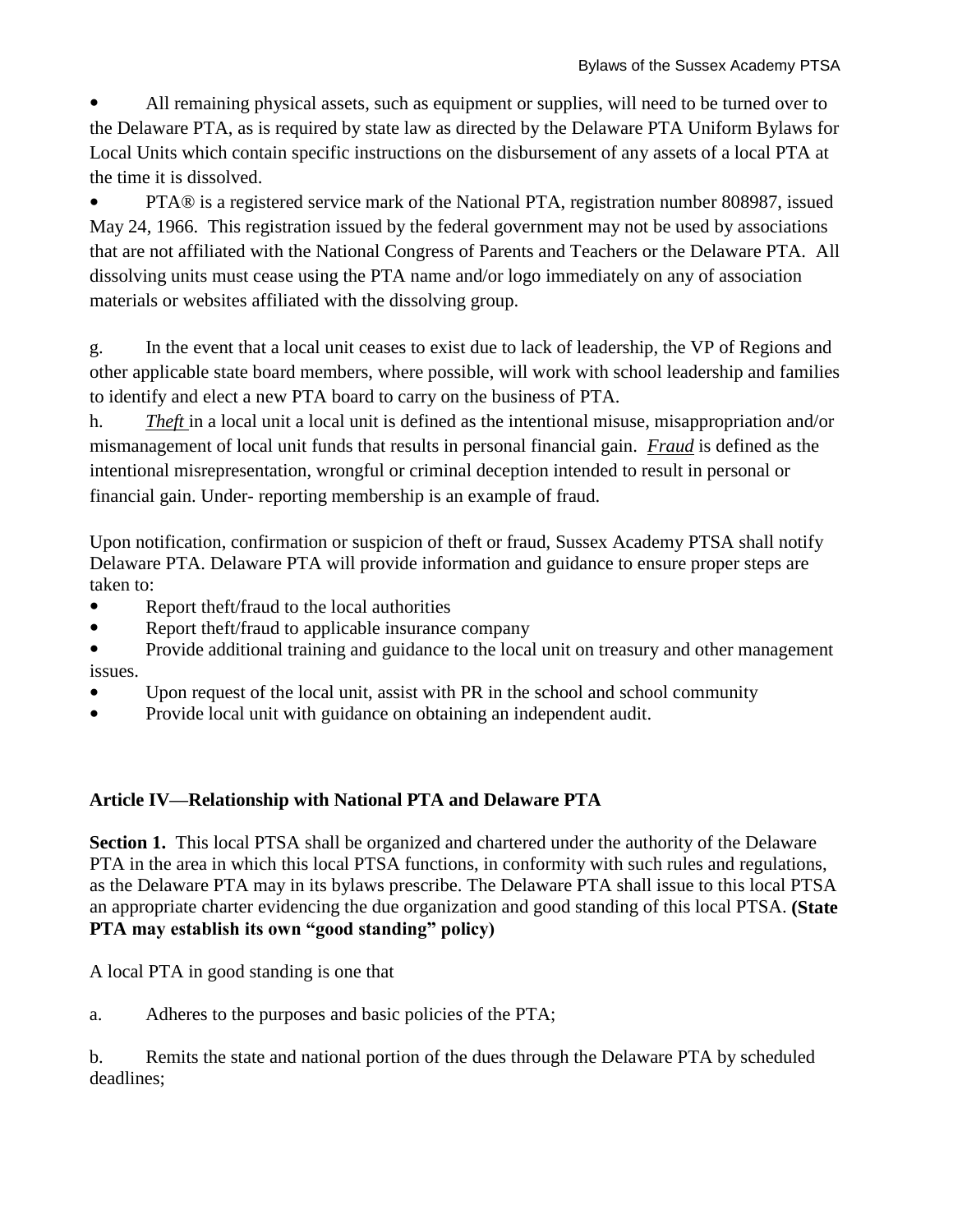c. Reports officers and contact information by deadline set and advertised by Delaware PTA;

d. Annually files a copy of the IRS reporting form; audit report, final budget for the most recently completed school year, and a copy of the annual financial report to the Delaware PTA;

e. Local unit officers participate in annual leadership training offered by Delaware PTA or Councils;

f. Sends delegates to the Delaware PTA Annual Convention/Meeting;

g. Has bylaws approved every five (5) years;

h. Have a signed Power of Attorney form (IRS form 8821) on file with Delaware PTA allowing them to speak on their behalf to IRS;

i. Holds valid insurance and provides a copy of the active insurance declaration to Delaware

#### PTA;

j. Provides a copy of a membership-approved annual budget for the upcoming school year to

Delaware PTA;

k. Meets other criteria as may be prescribed by the Delaware PTA.

**Section 2.** This local PTSA shall adopt such bylaws for the government of the association as may be approved by the Delaware PTA. Such bylaws shall not be in conflict with National PTA Bylaws or the bylaws of Delaware PTA.

**Section 3.** Bylaws of this local PTSA shall include an article on amendments.

**Section 4.** Bylaws of this local PTSA shall include a provision establishing a quorum.

**Section 5.** Each officer or executive committee member of this local PTSA must be a paid member of this local PTSA.

**Section 6.** Members of the executive committee are prohibited from voting by proxy.

**Section 7.** Only members of this local PTSA who have paid dues for the current membership year may participate in the business of this local PTSA.

**Section 8.** The charter of this local PTSA shall be subject to withdrawal and the status of such association as a local PTSA shall be subject to termination, in the manner and under the circumstances provided in the bylaws of the Delaware PTA and Article III, Section f of these local unit bylaws.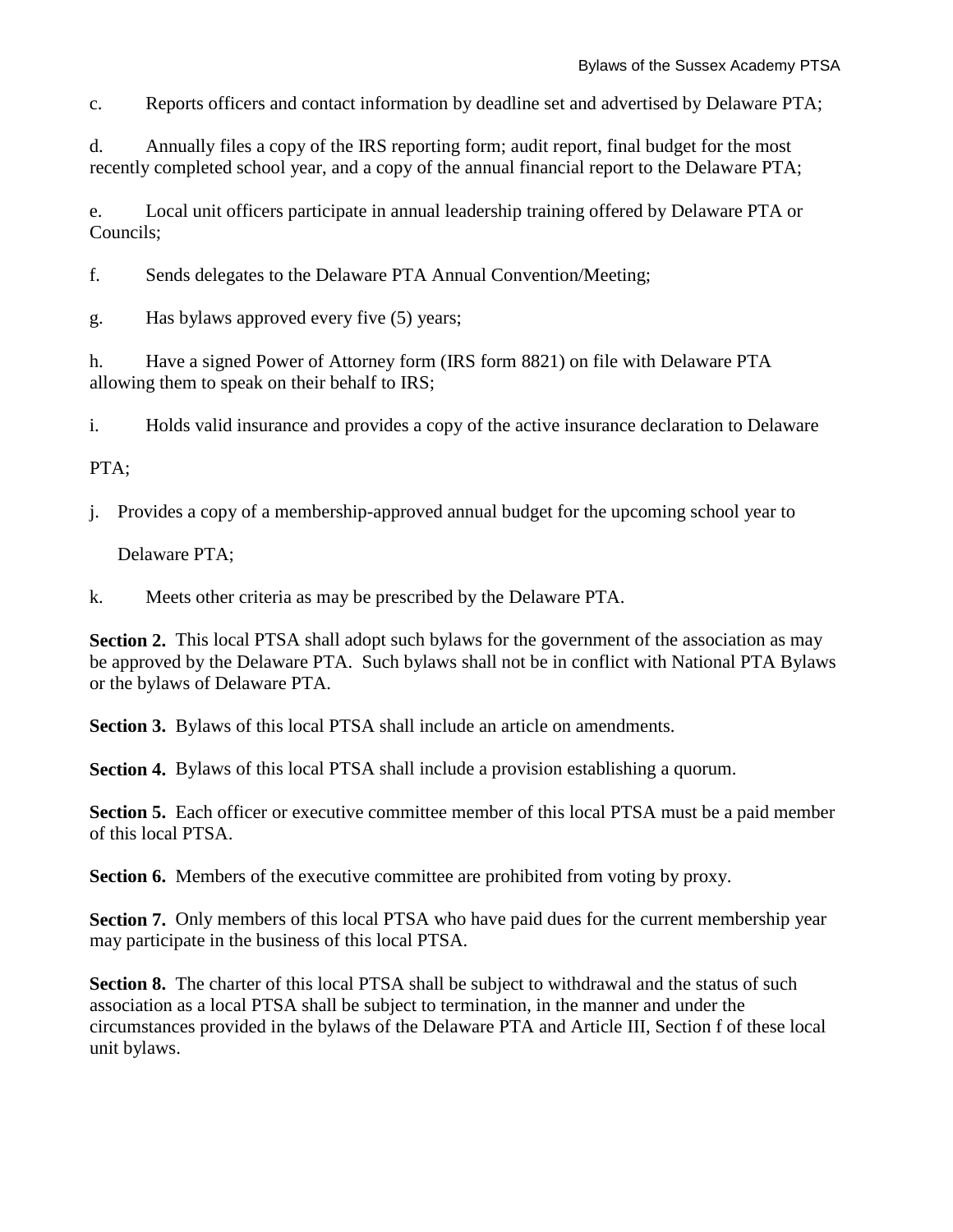### **Article V—Membership and Dues**

**Section 1.** Every individual who is a member of this local PTSA is, by virtue of that fact, a member of the National PTA and of the Delaware PTA by which this local PTA is chartered, and is entitled to all the benefits of such membership.

**Section 2.** Each member of this local PTSA shall pay annual dues to said association. The amount of such annual dues shall include the portion payable to the Delaware PTA and the portion payable to National PTA.

**Section 3.** This local PTSA shall conduct an annual enrollment of members but may admit individuals to membership at any time.

**Section 4.** The PTSA membership year shall be from July 1<sup>st</sup> through June 30<sup>th</sup>

#### **Article VI—Officers**

**Section 1.** The elected officers of this local PTSA shall be President, 1st Vice President, 2nd Vice President one for the High School and one for the Middle School, Secretary and Treasurer

**Section 2.** Officers shall be elected in the month of May (must be held no later than June 1 of each year).

**Section 3.** When there is more than one candidate for any office, the vote shall be conducted by ballot during in person meetings or by polling methods during virtual meetings and a majority vote shall elect. When there is only one candidate for any office, that election may be held by voice vote during in-person meetings or may be held by electronic voting methods during virtual meetings.

**Section 4.** The following provisions shall govern the eligibility of individuals to be officers of the Sussex Academy PTSA:

- a. Each officer shall be a member of this local PTSA.
- b. No officer may be eligible to serve more than two consecutive terms in the same office.
- c. A person who has served in an office for more than one half of a full term shall be deemed to have served a full term in such office.

Section 5. Officers shall assume their official duties on the first day of the new fiscal year July 1, in which they are elected and shall serve for a term of 1year or until their successors are elected.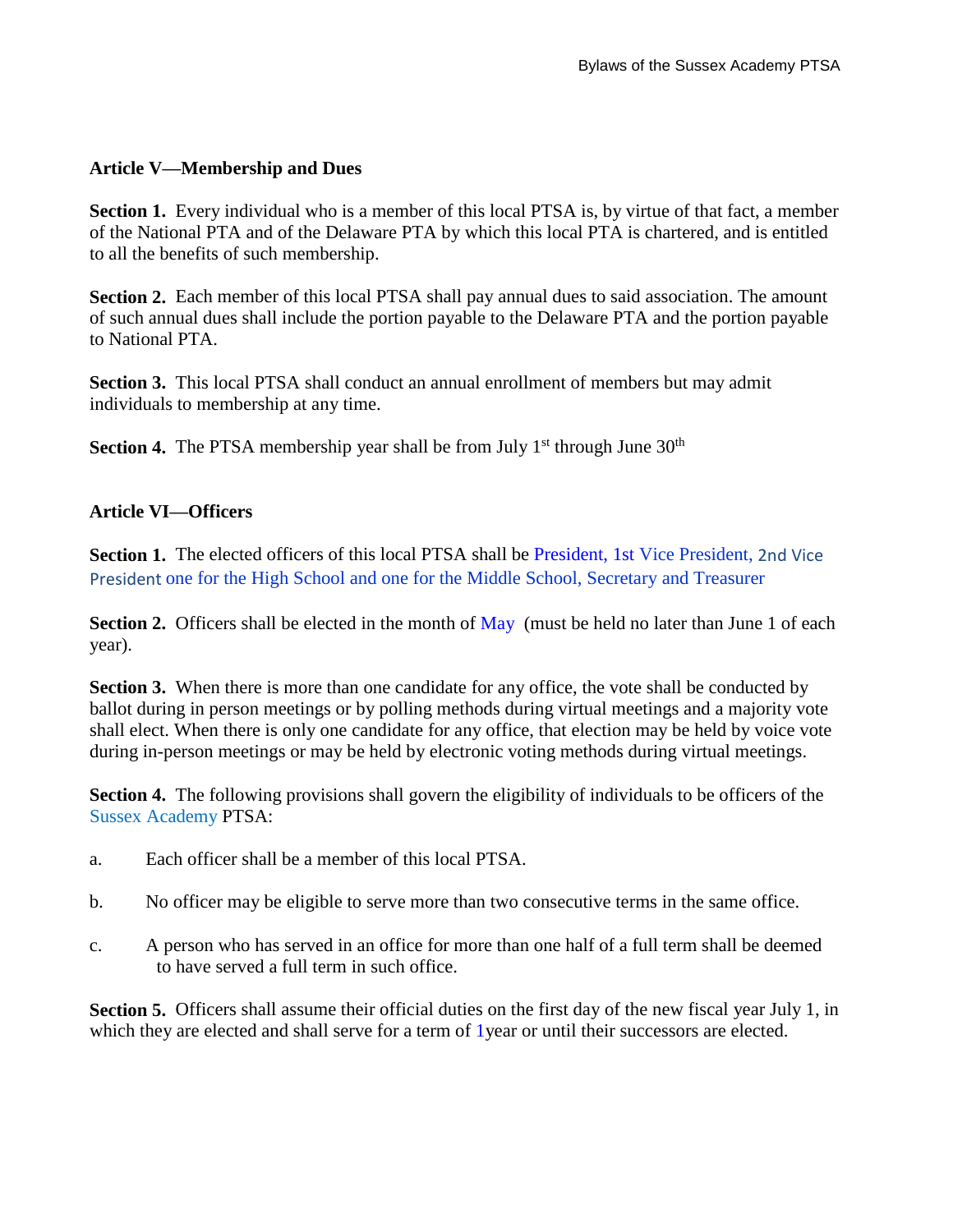**Section 6.** A vacancy occurring in the office of president shall be filled for the remainder of the unexpired term by the 1<sup>st</sup> vice president. A vacancy in any office other than president shall be filled by a majority vote of the executive committee.

**Section 7.** There shall be a nominating committee composed of 3 members who shall be elected by this local PTSA at a regular general membership meeting at least 1 month (s) prior to the election of officers.

a. The committee shall elect its chair.

b. The nominating committee shall nominate an eligible person for each office to be filled and report its nominees at the regular general membership meeting in April, at which time additional nominations may be made from the floor.

c. Only those individuals who are current members of this local PTSA and who have signified their consent to serve if elected shall be nominated for, or elected to, such office.

# **Article VII—Duties of Officers**

**Section 1.** The president shall

a. Preside at all meetings of this local PTSA;

b. Serve as an ex officio member of all committees except the nominating committee;

c. Coordinate the work of the officers and committees of this local PTSA in order that the purposes may be promoted;

d. Perform such other duties as may be provided for by these bylaws, prescribed by the parliamentary authority, or directed by the executive committee.

e. Attend the Delaware PTA annual convention/meeting or appoint an eligible delegate to attend on their behalf.

**Section 2.** The  $1<sup>st</sup>/2<sup>nd</sup>$  Vice president(s) shall

a. Act as aide(s) to the president;

b. In their designated order perform the duties of the president in the president's absence or inability to serve;

c. Perform such other duties as may be provided for by these bylaws, prescribed by the parliamentary authority, or directed by the president, or the executive committee.

**Section 3.** The secretary shall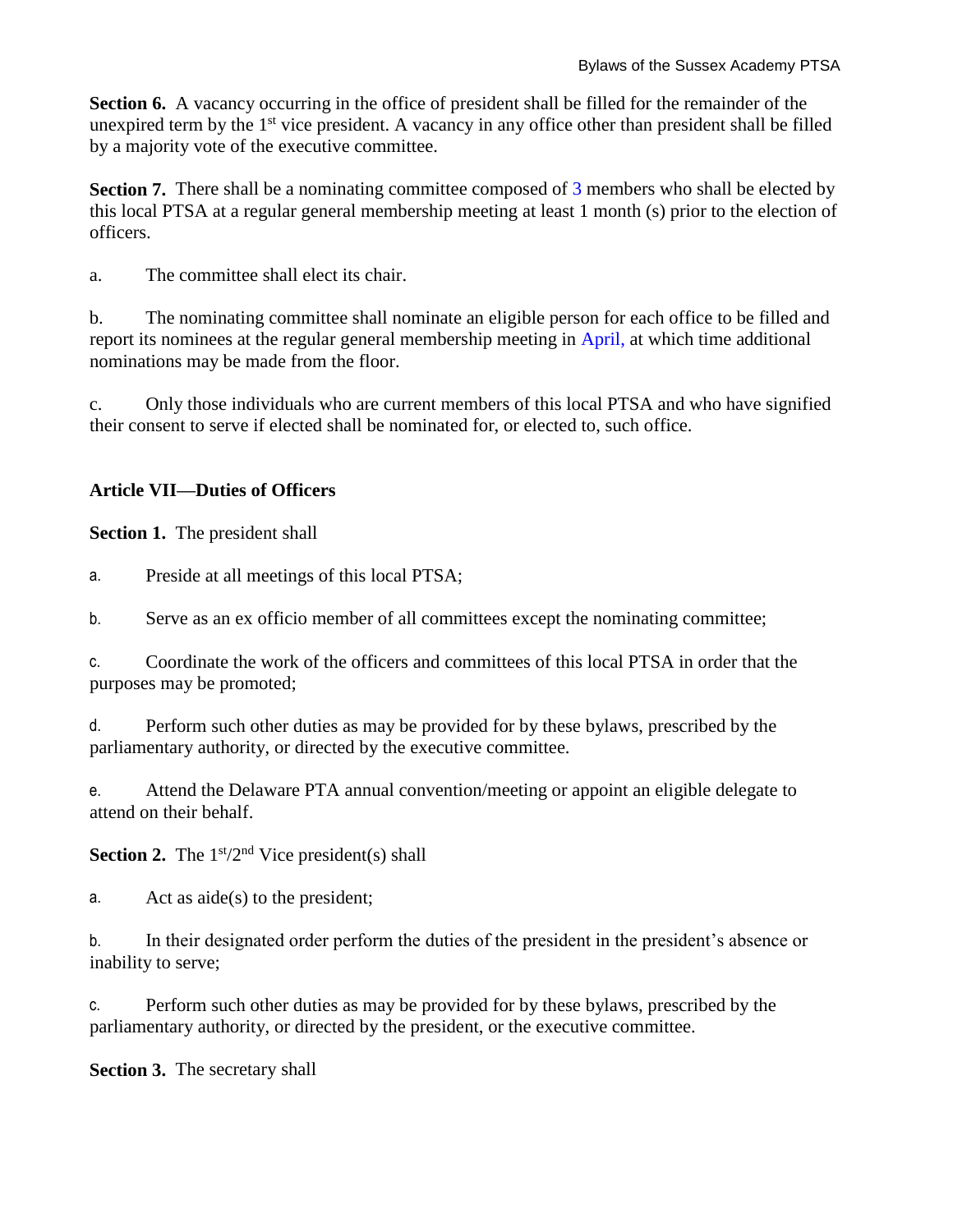a. Record the minutes of all meetings of the Sussex Academy PTSA;

b. Be prepared to read the records of any previous meetings;

c. File all records;

d. Have a current copy of the bylaws;

e. Maintain a membership list;

f. Perform such other duties as may be provided for by these bylaws, prescribed by the parliamentary authority, or directed by the president, or the executive committee.

**Section 4.** The treasurer shall:

a. Collect all monies and deposit in the PTSA bank account. Record deposit slip with applicable committee chair signature on deposit slip. In absence of the treasurer, the president or vice president may collect and deposit monies.

b. Have checks and vouchers signed by two people; the treasurer and one other executive committee member (the president if possible).

c. Prepare monthly treasurers report and bank reconciliations.

d. Present the monthly treasurers report and bank reconciliations to the executive committee and at general membership meetings.

e. Keep accurate records of all receipts which are to be kept in a binder as they are property of the PTSA. This binder should be available for inspection/review by any executive committee member at any time. This binder must also be passed onto newly elected treasurer.

f. Submit the books annually for an audit. Annual audit shall be completed by an auditing committee selected by the executive board, or a licensed professional, by July 31<sup>st</sup> each year.

g. Report the findings of the annual audit to the executive committee and general membership.

h. Maintain continuous and direct communication with the president and executive committee regarding the finances of this local PTSA.

i. Working with the president, be responsible for completing and forwarding all required tax forms and insurance forms to appropriate agencies.

j. Ensure that outstanding member dues are paid monthly to Delaware PTA by stated deadlines.

k. Perform such other duties as may be provided by these bylaws, prescribed by the parliamentary authority, or directed by the president or the executive committee.

# **Article VIII—Executive Committee**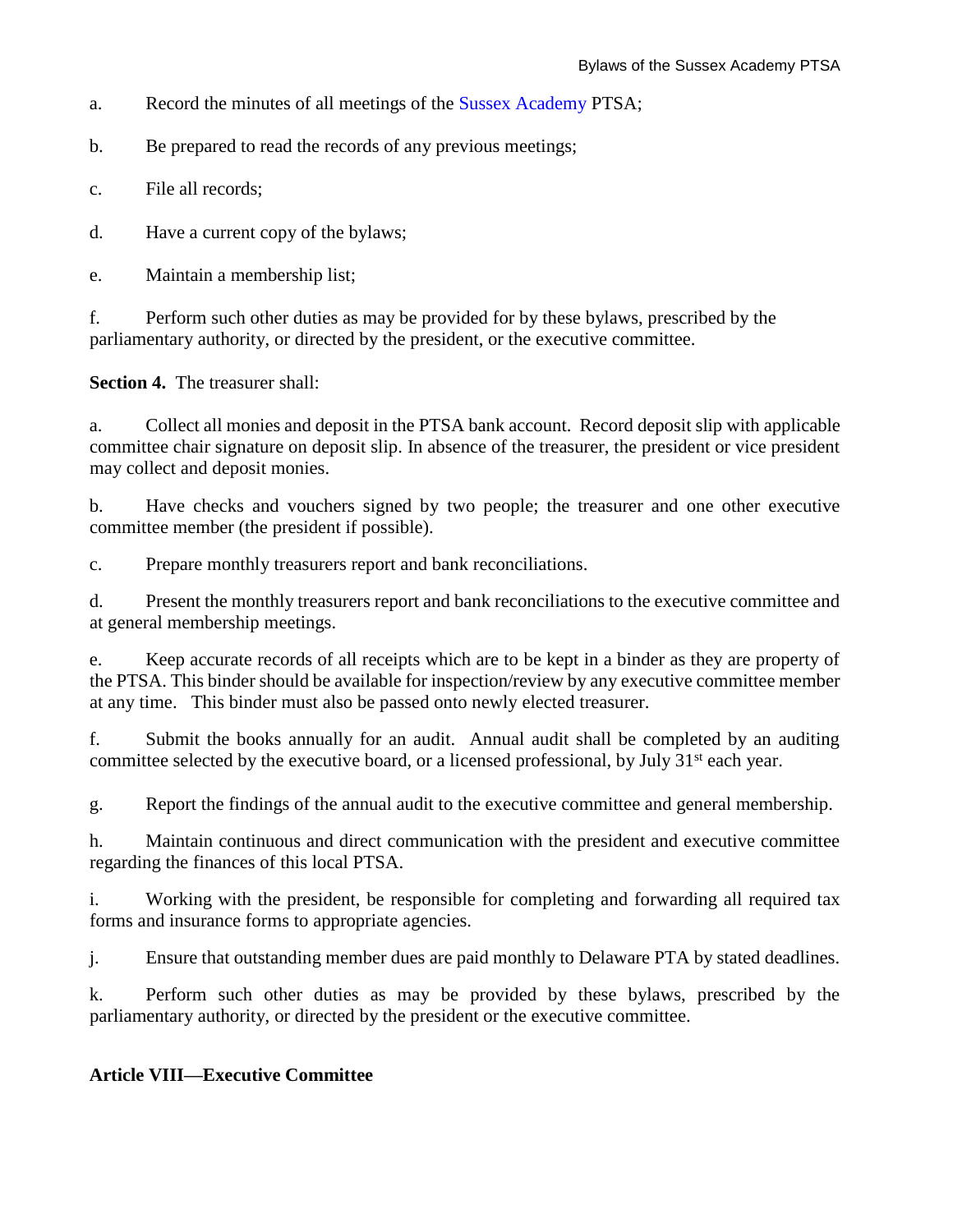**Section 1.** The affairs of the **Sussex Academy PTSA** shall be managed by the executive committee in the intervals between local PTA general membership meetings.

**Section 2.** Each executive committee member shall be a paid member of this local PTSA.

**Section 3.** The members of the executive committee shall be:

a. elected officers;

b. standing committee chairs, special committee chairs, teacher representatives, student representatives, principal or representative.

c. The president may appoint a parliamentarian, subject to approval of the executive committee of this local PTSA.

**Section 4.** Duties of the executive committee shall be to

- a. Carry out such business as may be referred to it by the membership of the association;
- b. Appoint standing committee chairs
- c. Approve the work of the committees
- d. Create special committees;
- e. Create a report of the regular general membership meetings of this local PTSA;
- f. Select an auditor or an auditing committee to audit the treasurer's accounts;
- g. Prepare and submit an annual budget to this local PTSA's general membership for adoption;
- h. Approve payment of routine bills within the limits of the approved budget;

i. Oversee activities of established committees, any other business as it relates to PTSA functions and processes.

**Section 5.** If any member of the executive committee shall at any time cease to meet the qualifications or fulfill the duties of the position, that person may be removed by resolution adopted by a majority vote of the executive committee.

**Section 6.** Regular meetings of the executive committee shall be held with the date and time to be fixed by the executive committee at its first meeting of the year.

**Section 7.** Special meetings of the executive committee may be called by the president or when requested by a majority of the members upon 5 days' written notice to each member of the executive committee.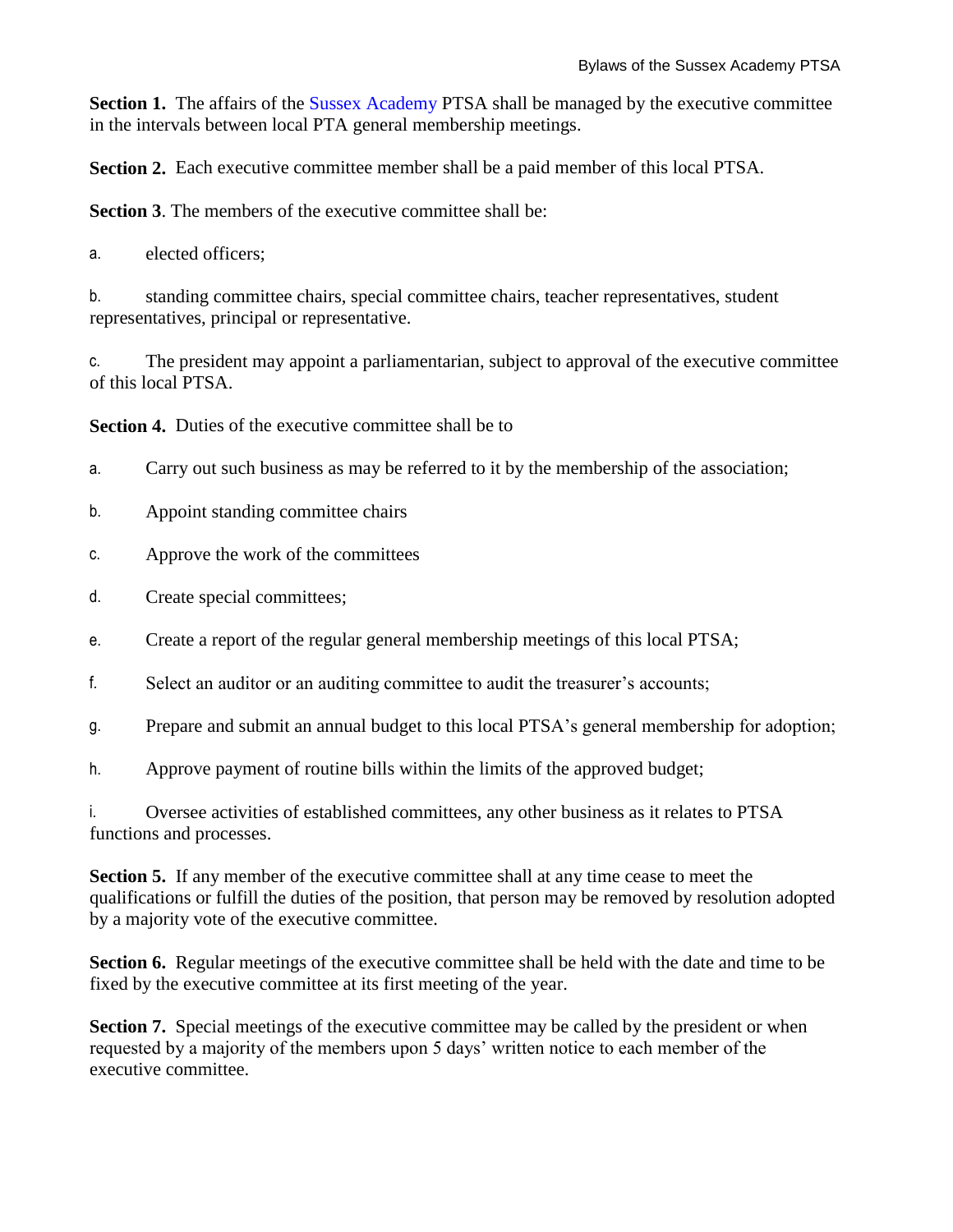**Section 8.** At all meetings of the executive committee, a majority of the members of the executive committee shall constitute a quorum for the transaction of business.

**Section 9.** Upon the expiration of the term of office or when individuals cease to hold the position that entitles them to be a member of the executive committee, they shall automatically cease to be a member of the executive committee and shall be relieved of all duties and responsibilities incident to such membership. All records, books, and other materials pertaining to the position shall be turned over to the president and all funds pertaining to the position shall be returned to the treasurer within 14 days.

### **Article IX—Committees**

**Section 1.** Only members of this local PTSA shall be eligible to serve in any elective or appointive positions.

**Section 2.** The standing committees of this local PTSA shall be

- a. Membership
- b. Staff appreciation
- c. Legislative
- d. Fundraising
- e. Student Body Representatives
- f. Student Events
- g. Reflections

**Section 3.** The executive committee may create such special committees, as it may deem necessary to promote the purposes of PTA and carry on the work of this local PTSA.

**Section 4.** The term of office of a committee chair shall be 1 year or until the selection of a successor.

**Section 5.** The chair of each committee shall present a plan of work to the executive committee for approval. No committee work shall be undertaken without the consent of the executive committee.

# **Article X—General Membership Meetings**

Section 1. Regular meetings of this local PTSA shall be held on the 3<sup>rd</sup> Thursday of the month, unless otherwise provided by this local PTA, or the executive committee. Seven (7) days' notice shall be given to the membership of any change of date.

**Section 2**. Special meetings of this local PTSA may be called by the president or by a majority of the executive committee, 5 days' notice having been given.

**Section 3.** 11 members shall constitute a quorum for the transaction of business in any general meeting of this local PTSA.